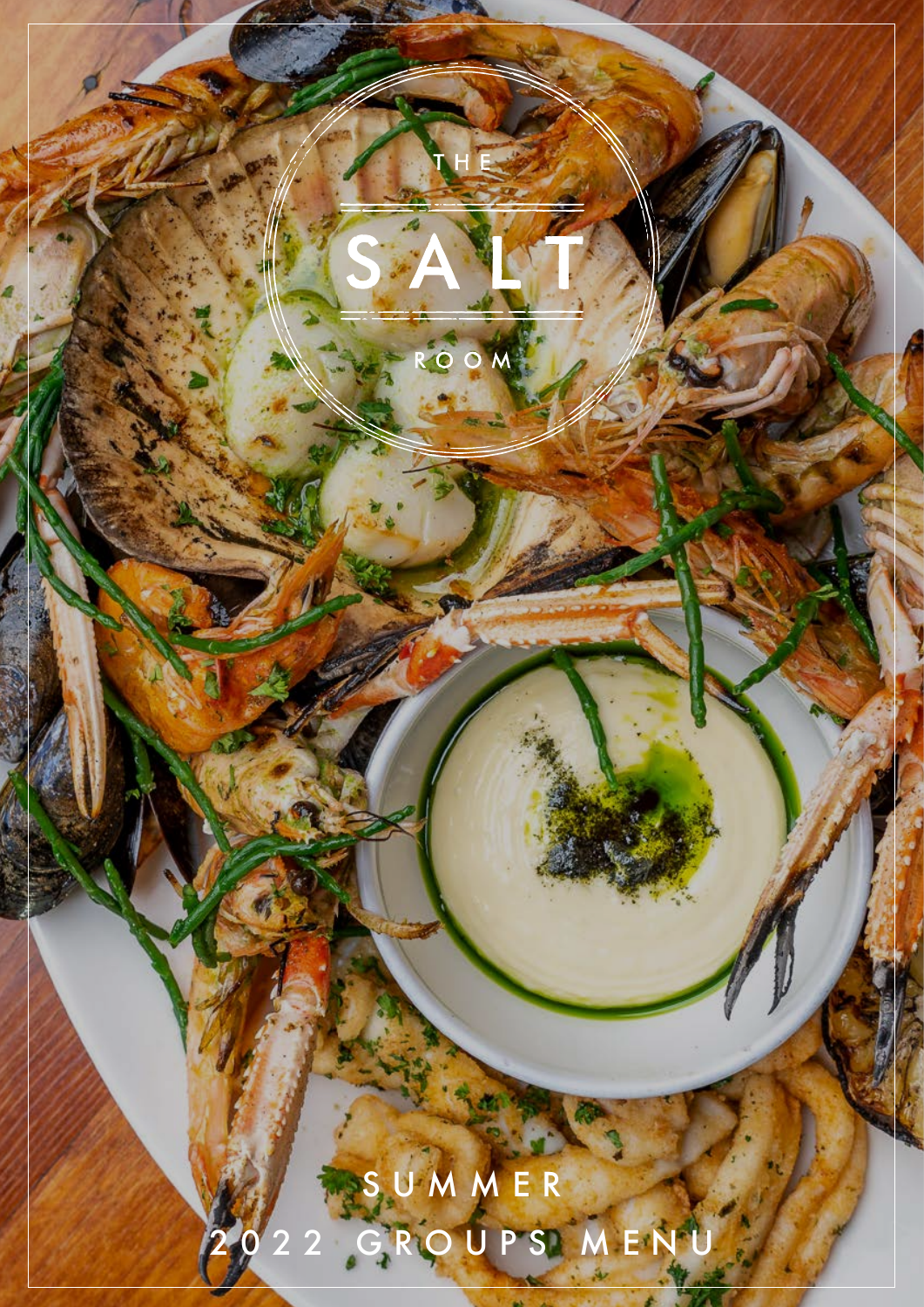Boasting uninterrupted views of the Brighton seafront and iconic West Pier ruins, The Salt Room is a modern British seafood restaurant that celebrates cooking over coal. Winner of the Seafood Restaurant of the Year 2017, our seaside restaurant is the best restaurant in Brighton to enjoy sustainable, local produce. On offer are a seasonal a la carte menu and an innovative drinks list can also be enjoyed in our cocktail bar and with your meal.

 $\overline{C}$ 

 $\sim$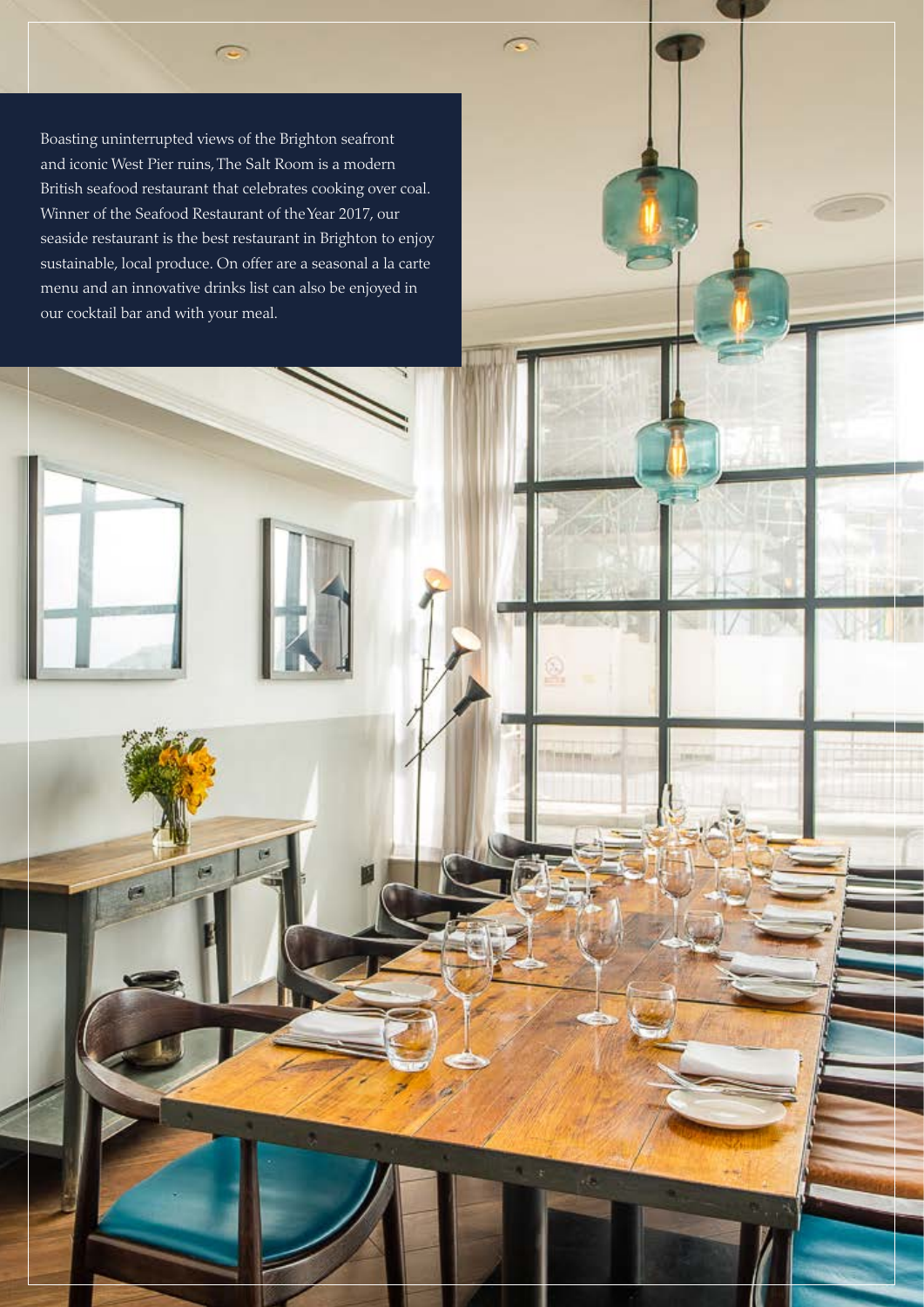# THE SALT ROOM

#### CHAMPAGNE

*125ml | Bottle*

| NV Duval-Leroy, Brut Réserve 37.5 cl | 14 75 | NV Laurent-Perrier, Cuvée Rosé Brut | 110 |
|--------------------------------------|-------|-------------------------------------|-----|
| NV Laurent-Perrier, La Cuvée Brut    | 14 75 | 2013 Pol Roger, Vintage             | 140 |

#### SNACKS

*(additional to set price)*

Local Sourdough, 4 Broad Bean, Dill Butter Market Oysters, 3.5 each Shallot Vinegar, Lemon *Available only by preorder*

Little Fish Tempuras, 6 Samurai Tartare

### 3 COURSE MENU £50 2 COURSE LUNCH MENU £35

*Pre-orders are required for groups of 8 and above. 2 course menu available 12-4pm only. All our Seafood is sourced sustainably from a specially curated selection of Local and British suppliers.* 

#### STARTERS

Charred Artichoke Stracciatella, Pink Grapefruit, Lemongrass Dressing

Grilled Asparagus Crushed Potatoes, Parma Ham, Truffle

Mackerel Rillettes Wholegrain Mustard, Chervil, Grilled Bread

Summer Bean Tonnato Quail Egg, Black Olives

#### MAINS

Grilled Lemon Sole Charred Lettuce, Grapes, Caviar Butter Sauce

Chateaubriand, for 2 to share French Fries, *£10 Supplement*

Barbecued Cornish Monkfish 'Nduja White Beans, Crushed Tomato, Samphire, Watercress

Potato Gnocchi Parsley & Garlic Sauce, Tenderstem, Oyster Mushroom, Hazelnut Pesto

Dry-Aged Lake District Ribeye French Fries, Shallot, Chimichurri *£5 Supplement*

> Market Fish, for 2 to share French Fries, *£10 Supplement*

#### DESSERTS

Choux Bun Whipped Bitter Sweet Ganache, Cocoa Tuille, Compressed Cherries, Black Cherry Ice Cream

Meringue Sphere English Strawberries, Lemon Verbena, White Balsamic, Vanilla Crème Fraîche

Selection of British Artisan Cheeses

Grapes, Chutney, Seeded Crackers

*Please be advised that The Salt Room is now a cashless venue. While every effort is made to prepare dishes to accommodate dietary needs, we run an open kitchen and therefore cannot guarantee that any item will be 100% allergen free. A 12.5% discretionary service charge will be added to your bill, 100% of which goes directly to the team.*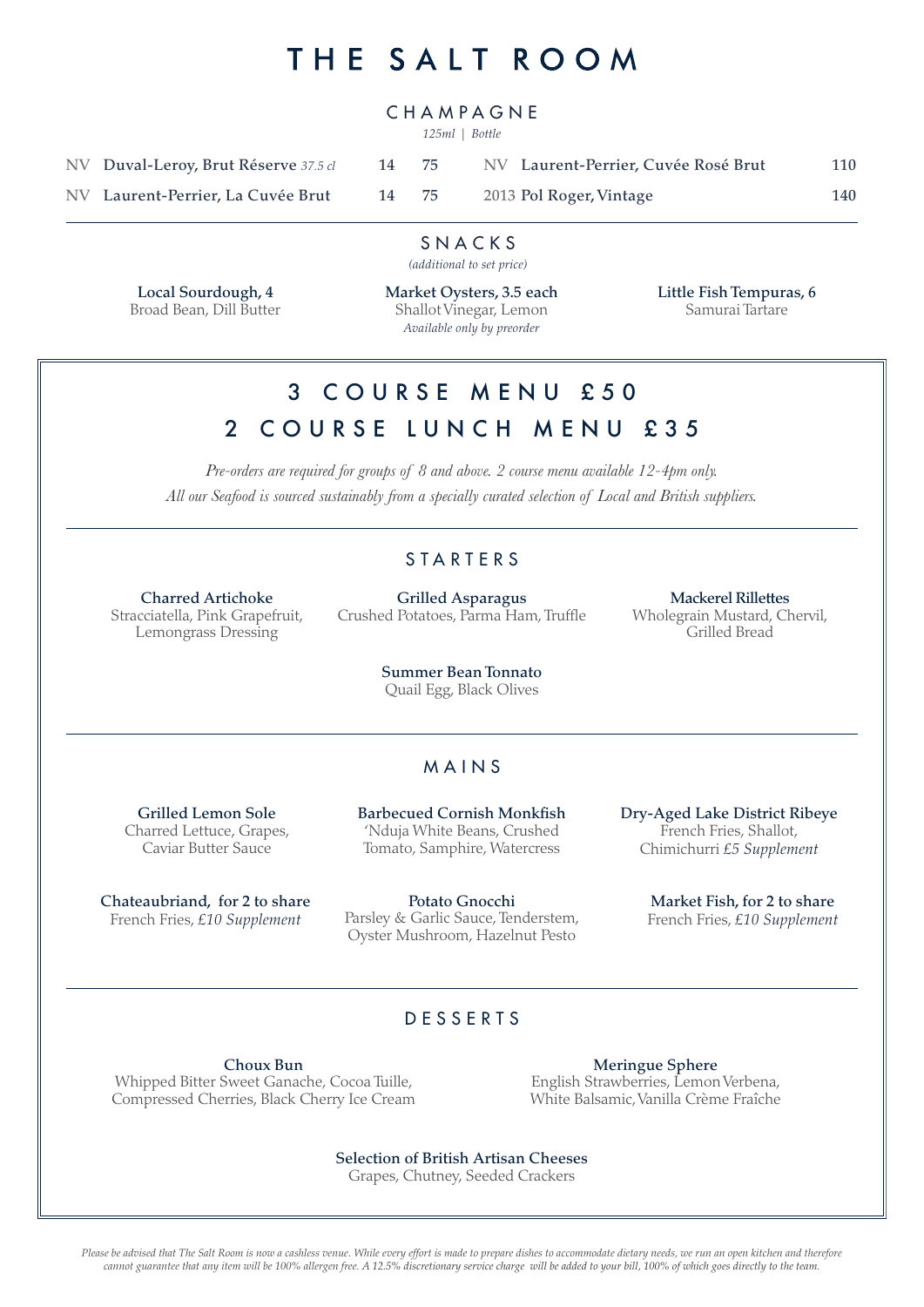Our private dining room is perfect for groups of up to 16 people looking for private dining in Brighton. Available seven days a week for lunch and dinner, the private room offers stunning views of the Brighton seafront. Seperated from the main dining room by thick curtains, guests have the option to leave these open to experience the atmosphere of the restaurant or close them for a more private experience.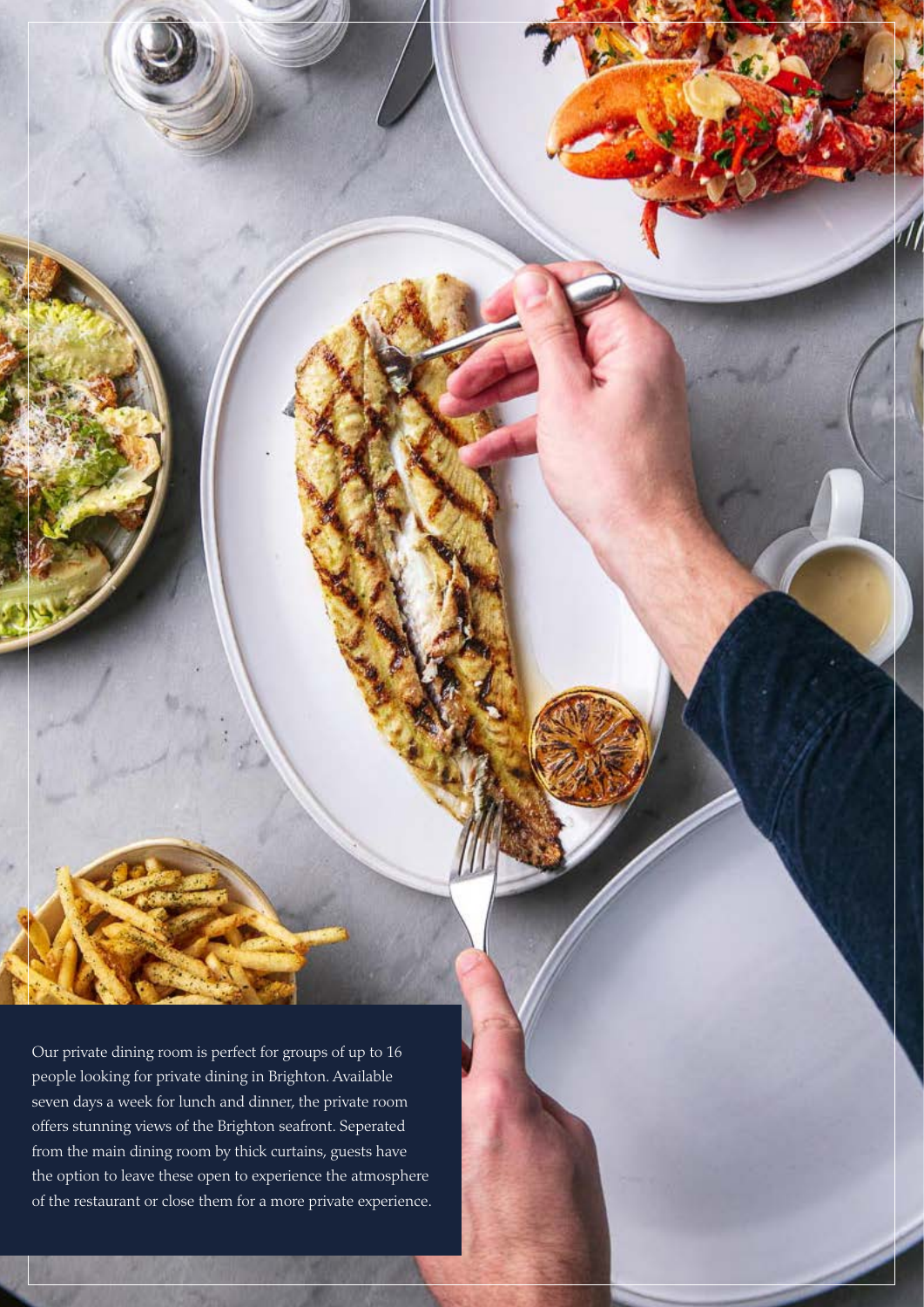## THE SALT ROOM

#### CHAMPAGNE

*125ml | Bottle*

| NV Duval-Leroy, Brut Réserve 37.5 cl | 14 75 | NV Laurent-Perrier, Cuvée Rosé Brut | 110 |
|--------------------------------------|-------|-------------------------------------|-----|
| NV Laurent-Perrier, La Cuvée Brut    | 14 75 | 2013 Pol Roger, Vintage             | 140 |

SNACKS

*(additional to set price)*

Local Sourdough, 4 Broad Bean, Dill Butter Market Oysters, 3.5 each Shallot Vinegar, Lemon *Available only by preorder*

Little Fish Tempuras, 6 Samurai Tartare

#### SIX COURSE FEASTING MENU

*Served family style for up to 16 guests. All our Seafood is sourced sustainably from a specially curated selection of Local and British suppliers.*

> Scallop Carpaccio Tomato & Peach Sorbet, Toasted Almonds

Barbequed Whole Native Lobsters Garlic Butter, Chilli Dressing, Pickled Lemon

Whole Barbecued Sussex Monkfish 'Nduja White Beans, Crushed Tomato, Samphire, Watercress

> 800g Butcher's Cuts Served with French Fries & Salt Room Salad

Selection of British Artisan Cheeses Grapes, Chutney, Seeded Crackers

The Salt Room Sweets

Lemon Meringue 99 Ice Cream Cone, Truffle, Cherry & Almond Friand, Strawberry Daiquiri Marshmallow, Raspberry, Rose & Lychee Pâte de fruits Ups, Lemon & Blueberry Friands, Eton Mess 99

#### £120 PER PERSON

*Please be advised that The Salt Room is now a cashless venue. While every effort is made to prepare dishes to accommodate dietary needs, we run an open kitchen and therefore cannot guarantee that any item will be 100% allergen free. A 12.5% discretionary service charge will be added to your bill, 100% of which goes directly to the team.*